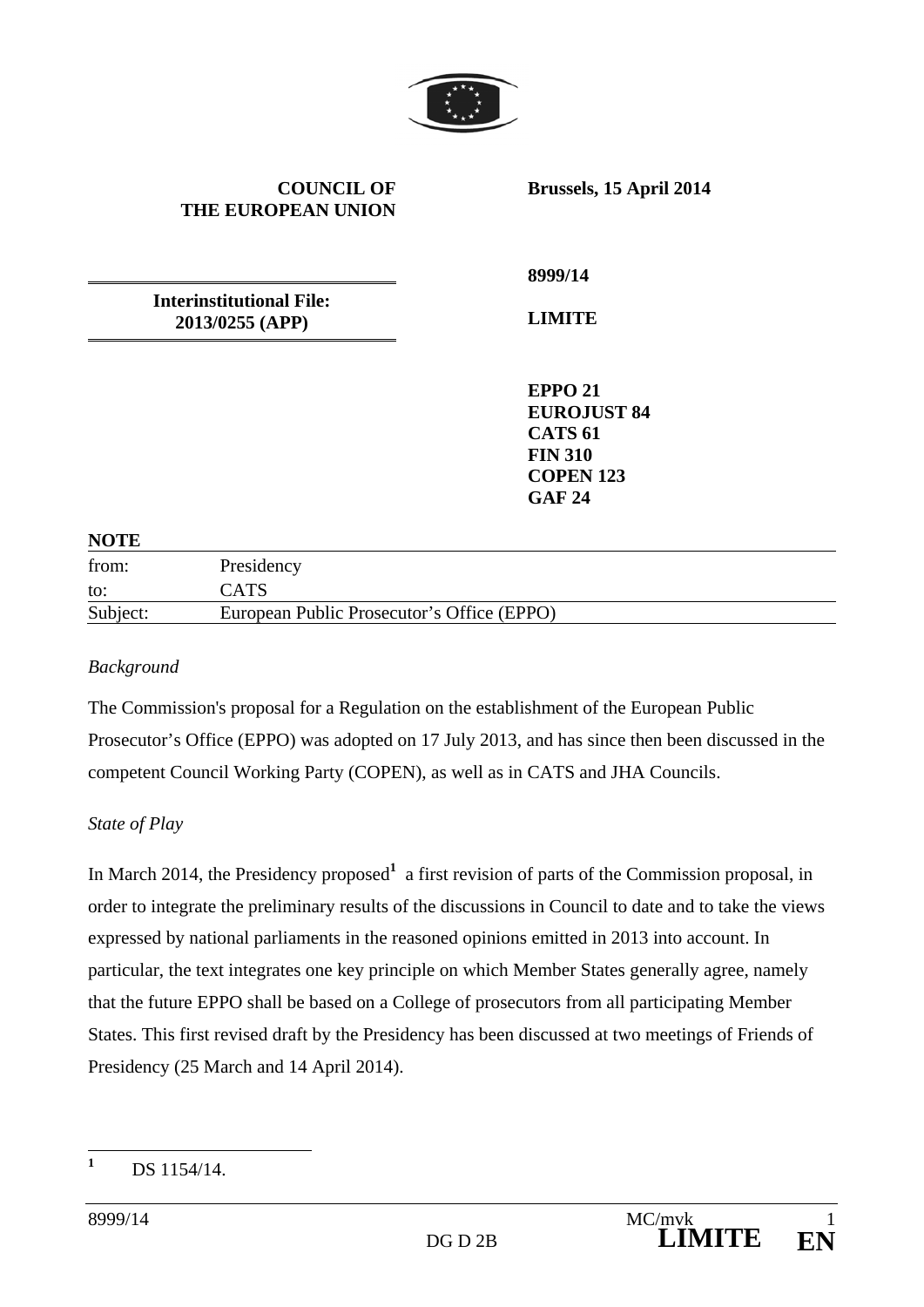The discussions have been constructive and delegations appear to be in broad agreement on many points of principle in relation to the question how the collegial principle shall be implemented in practice and be expressed in the legal text.

*On the basis of these discussions, the Presidency has in the annex to this note outlined a number of broadly agreed principles as regards the structure. Delegations are requested to confirm that the Working Group shall continue the work on the basis of the annex.* 

 $\overline{\phantom{a}}$  , where  $\overline{\phantom{a}}$  , where  $\overline{\phantom{a}}$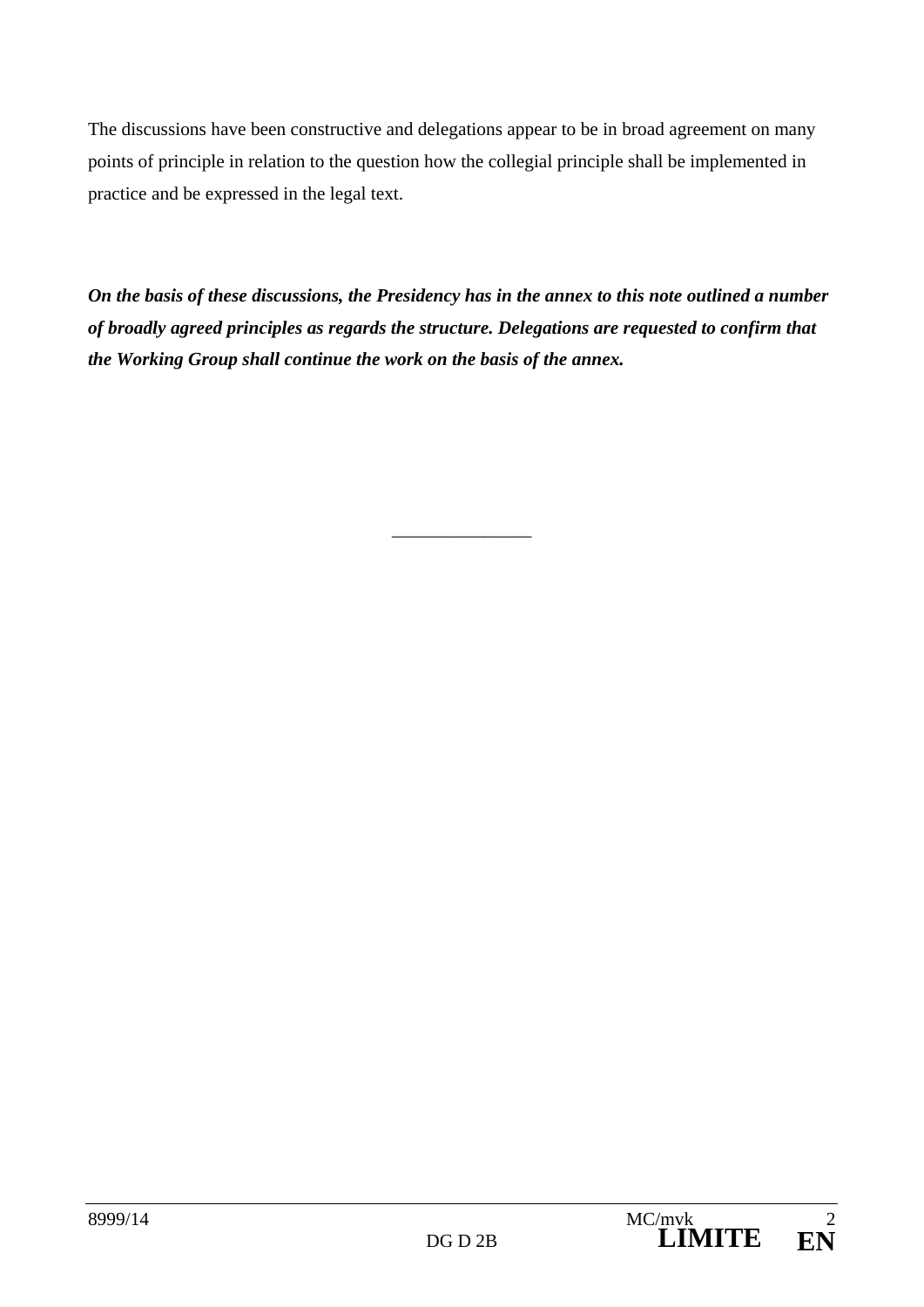## **Proposed alternative structure of the Central Office of the EPPO**

### 1. Key Features

The model maintains most of the core features of Options 1 and 2, as outlined in DS 1188/14. However, its structure builds on a set number of Permanent Chambers, instead of the single Permanent Chamber of the said Option 1 or the Ad Hoc Chambers of the said Option 2. This alternative structure should ensure clear decision-making rules, provide the same structure for all cases (cases concerning only one Member State and cases concerning more than one Member State) and ensure coherence in the work of the Office.

## 2. The College

The College shall be responsible for strategic matters and shall have a global competence to monitor the activities of the Office. The College shall not be involved in operational decisions in individual cases. However, questions of principle which may arise in an individual case shall be referred to the College for it to take decisions on strategic matters, in particular in view of ensuring coherence and consistency in the prosecution policy. The College shall meet regularly.

# 3. The European Chief Prosecutor

The European Chief Prosecutor shall be in charge of the distribution of cases to Permanent Chambers in accordance with detailed criteria to be included in the Regulation and/or the Rules of Procedure. The European Chief Prosecutor, or a deputy, shall lead the work of each Permanent Chamber and have a casting vote in the event of a tie vote on any matter.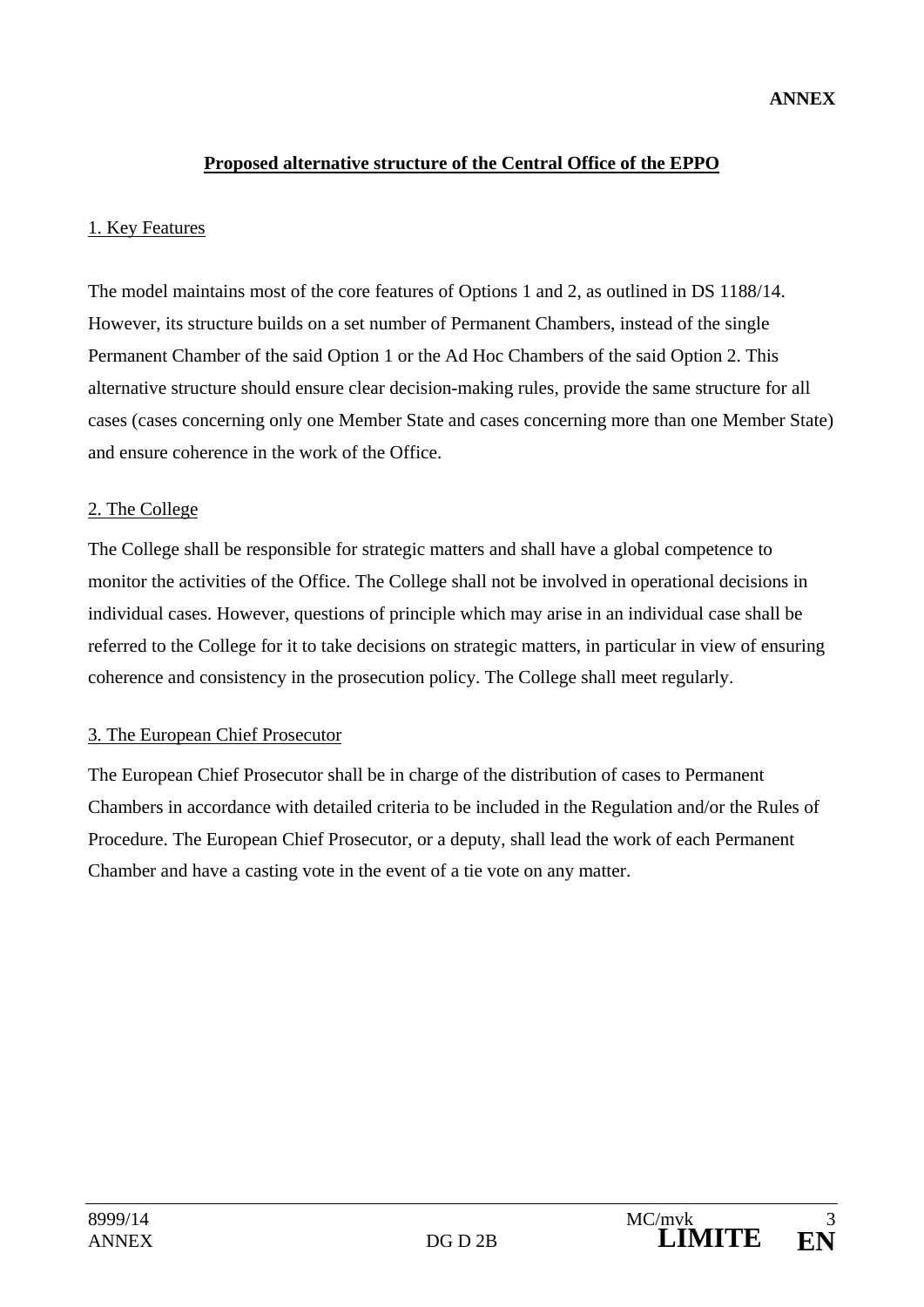## 4. European Prosecutors (Members)

The main task of the European Prosecutors will be to ensure relations between the Chambers and EDP's in their Member States of origin. They will also, on behalf of the Chambers, supervise<sup>2</sup> the investigations and prosecutions of the EDPs, in accordance with the decisions taken by the Chambers.

# 5. Permanent Chambers

A set number of Permanent Chambers, emanations of the College, shall be set up, possibly on the basis of specialised competence areas. Each Chamber shall consist of the European Chief Prosecutor, or one of his Deputies, and three European Prosecutors. The Permanent Chambers will have the overall responsibility for the supervision and coordination of the operational work of the European Delegated Prosecutors.

Operational key decisions - such as on the opening of an investigation, on the choice of the Member State in which an indictment shall be submitted, on dismissal of a case, on transactions or on taking a case to Court - shall be taken by one of the Permanent Chambers in an enlarged composition, in which the European Prosecutor from the Member State concerned by the case will also participate in decision-making**<sup>3</sup>** . The Chambers may also invite EDP's involved in a case to participate in its handling. Decisions taken by the Chambers shall be handed by the respective European Prosecutors to the competent EDPs for execution.

 **2** The notion of supervision should be given a detailed definition in the Regulation. The Presidency considers that the notion must in any case encompass powers to under certain circumstances intervene in the case-handling of EDPs.

**<sup>3</sup>** The notion of European Prosecutor or Member States "concerned" by a case will have to be defined in detail in the Regulation. One option would be to let the notion of "concerned" in this context include only Member States that would have jurisdiction in the relevant case.